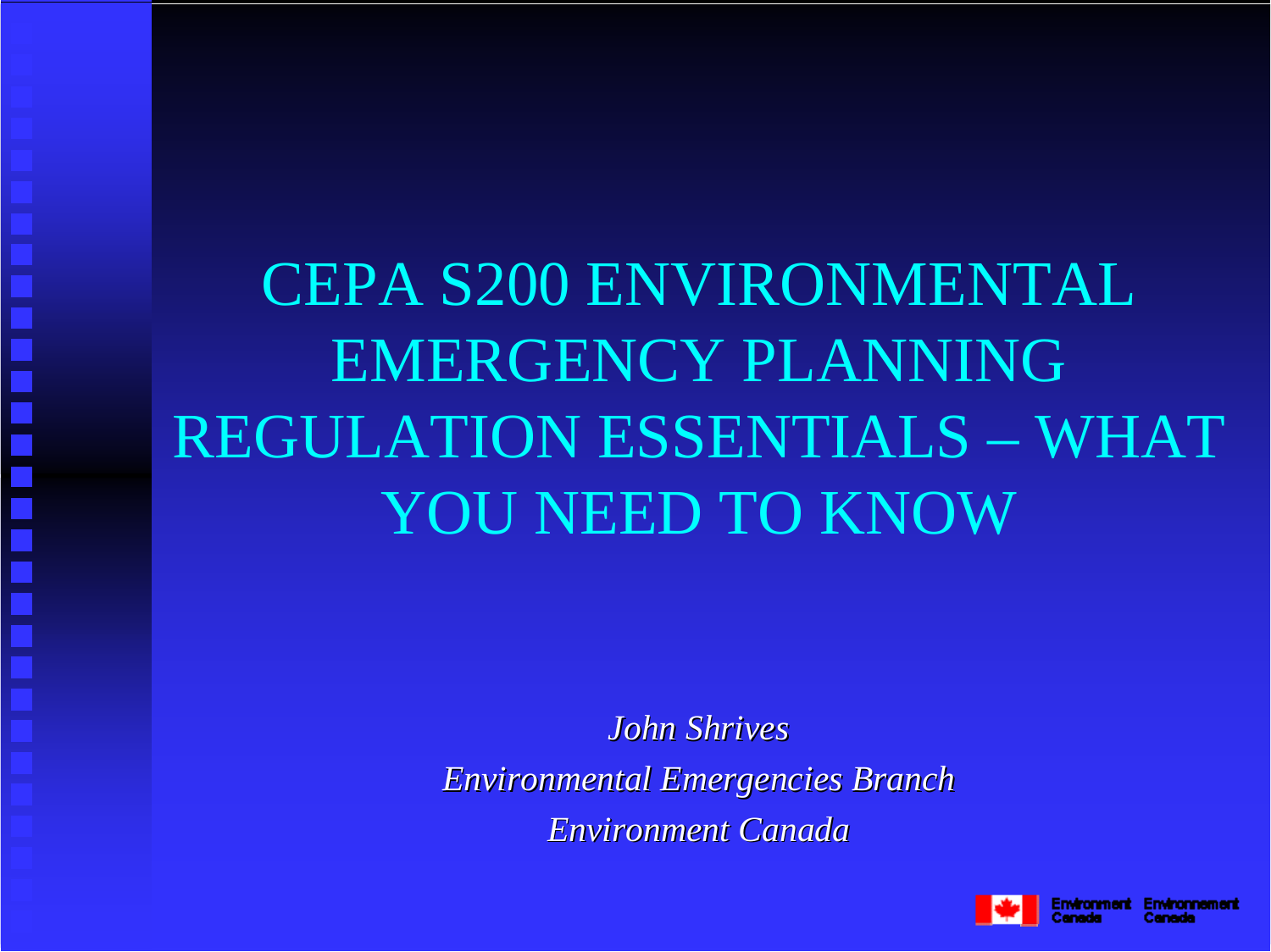# Overview

- **Authorities under CEPA 1999 relating to** environmental emergencies (E2)
- **E2 Regulations**
- **Exceptions**
- **Regulatory requirements**
- $\blacksquare$  E2 Plan content
- **Spill notification and reporting**
- **EXPENDIANCE And enforcement**
- **Proposed amendments**

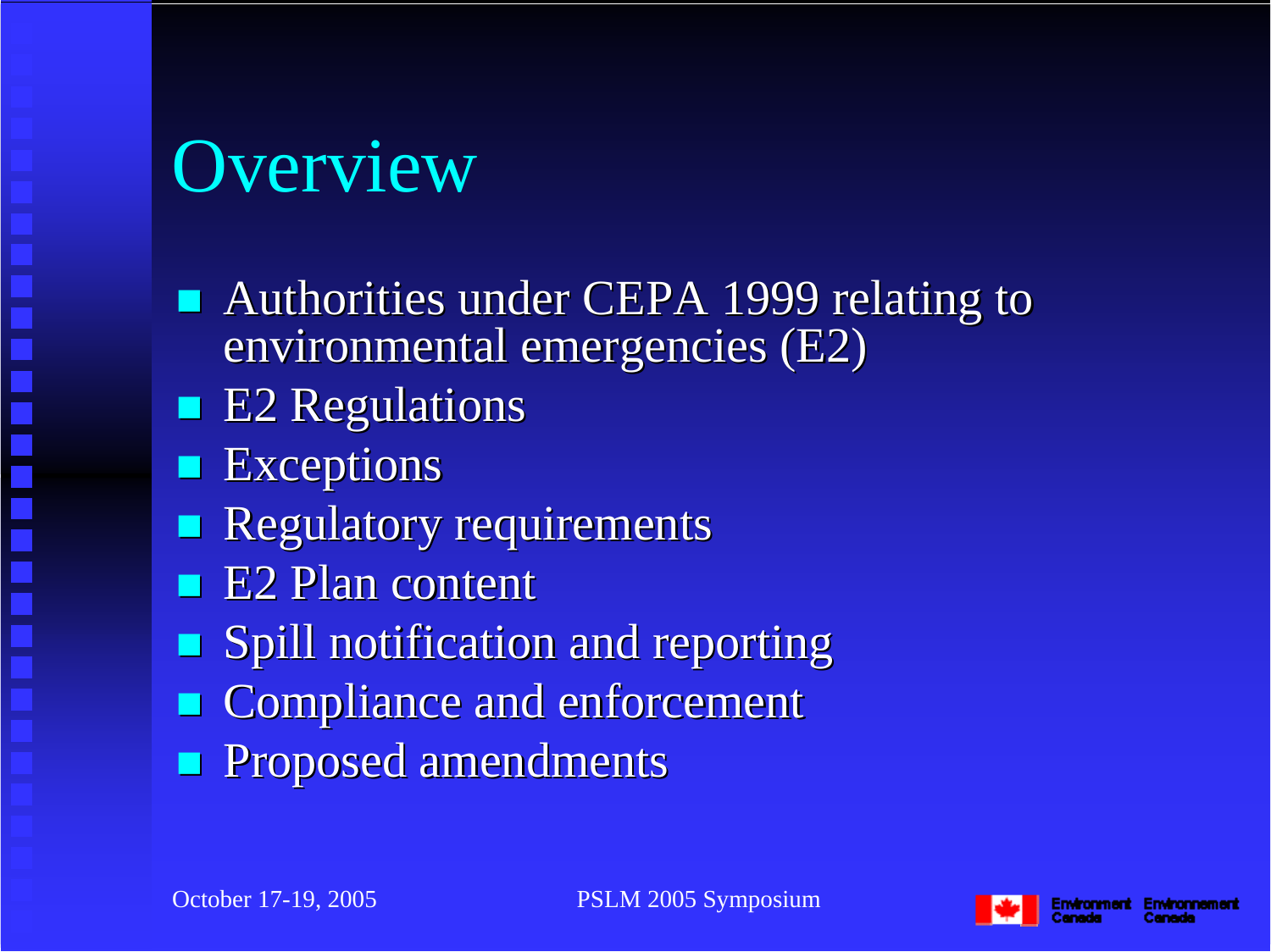#### Features of CEPA 1999, Part 8

- **CONTRACTOR** Section 199
- **CONTRACTOR** Section 200 Regulations  $\blacksquare$  Section 201
- $\blacksquare$ Section 202
- П
- **CONTRACTOR**

Section 196 Guidelines and Codes of Practice Environmental Emergency (E2) PlansDuty to notify, report and mitigate "Third party/employee" protection Section 204 National Reporting and **Notification** Section 205 Liability for Environmental Damages and Costs Incurred by **Public Authorities** 

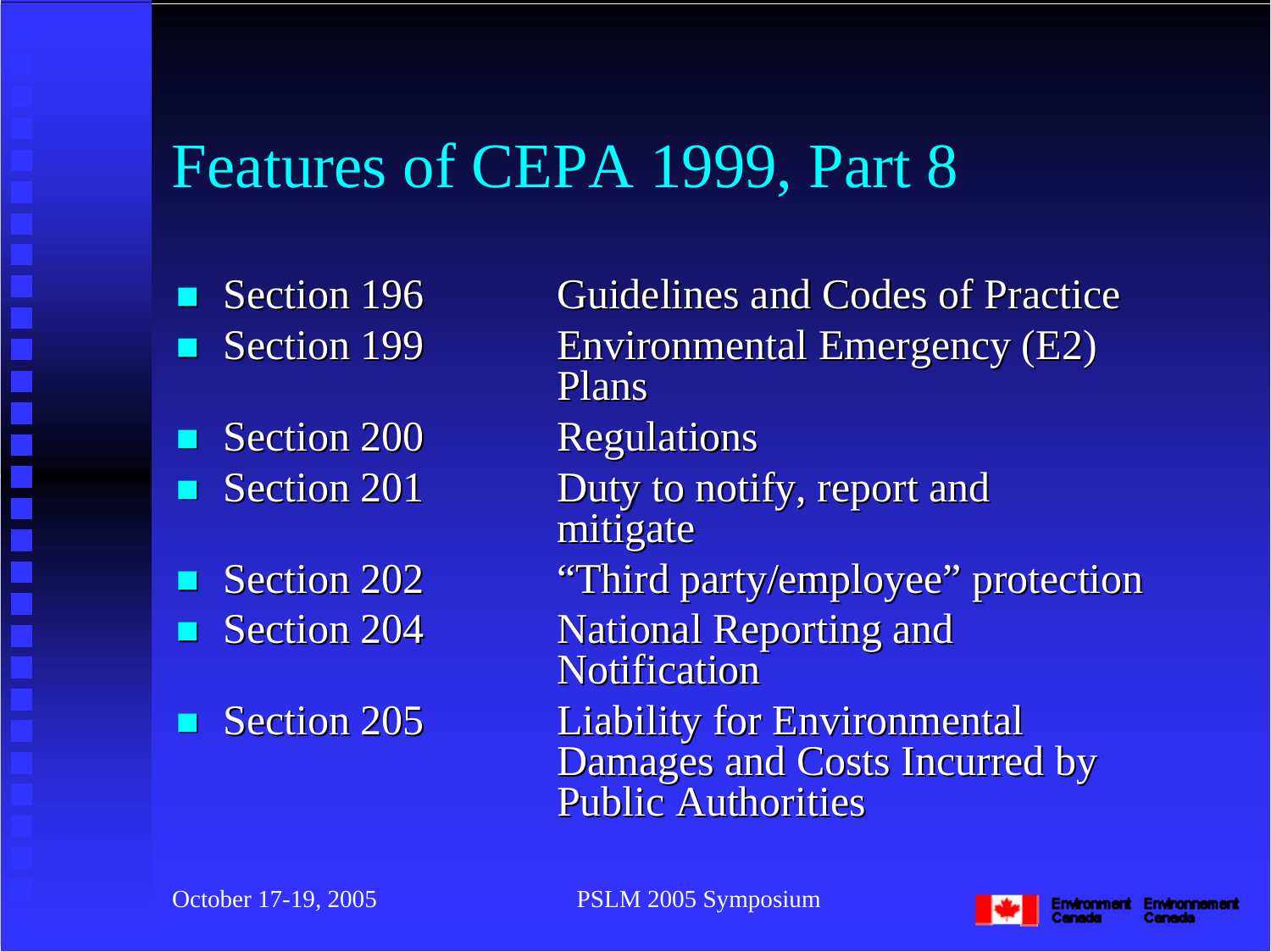# E2 Regulations – S200 of CEPA 1999

**Consensus on using CRAIM list and thresholds** 

**Address emergency prevention, preparedness,** response and recovery

Benefits to be realized regardless of cause -- i.e. accidental, vandalism or terrorist activity

 $\blacksquare$  Flexible as opposed to prescriptive approach to be taken, however, key elements must be addressed

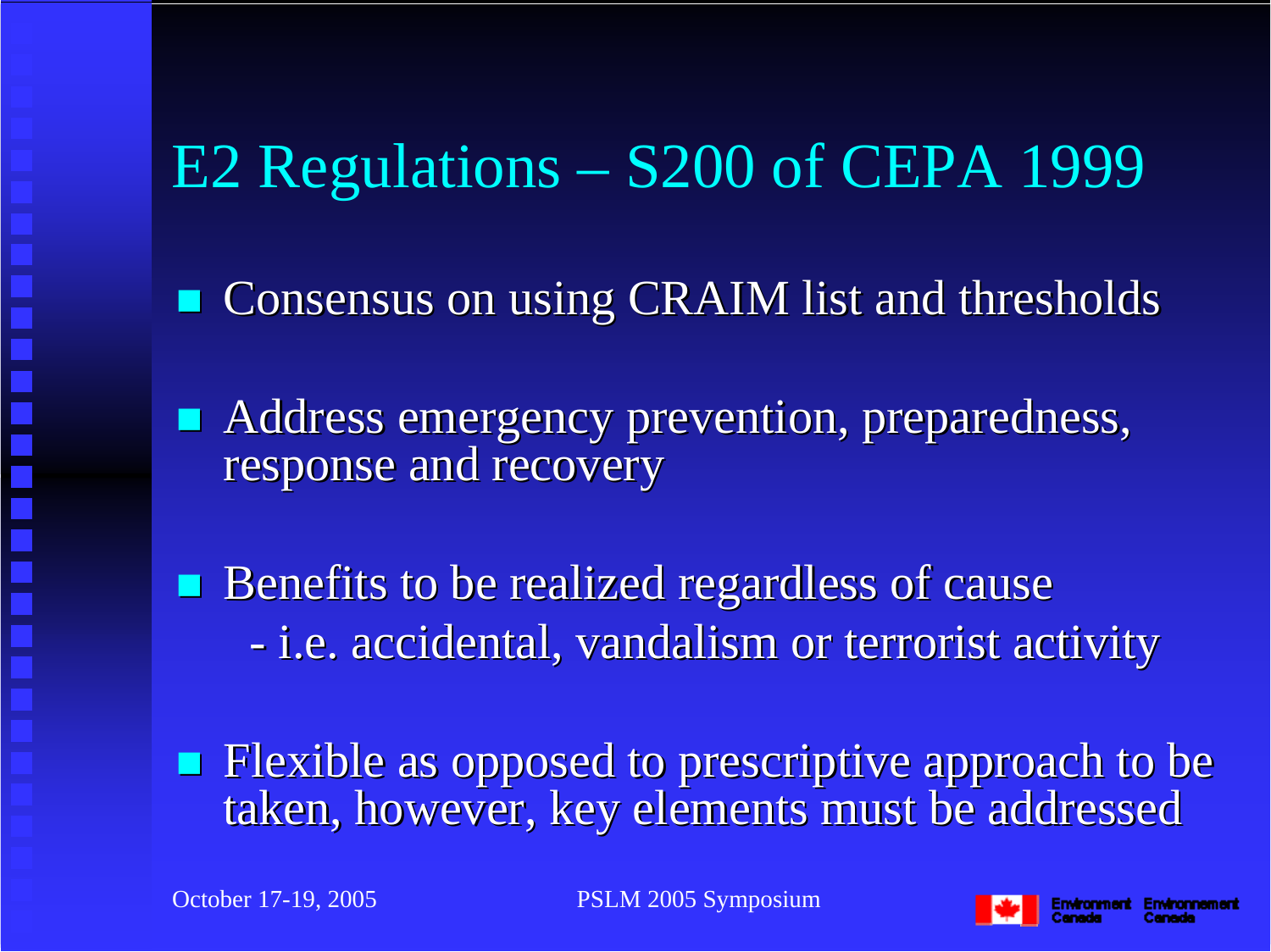# E2 Regulations (cont'd)

- $\blacksquare$  Apply to any person who uses or stores one or more of the  $174$  substances above the specified quantities or who has a container for that substance equal to or exceeding the threshold
- Schedule 1 of the Regulations is divided into Part  $1(76$ flammables) and Part 2 (98 other hazardous substances)
- For any mixture listed as a substance\*, only need to comply with threshold quantity listed, not for that of its individual components



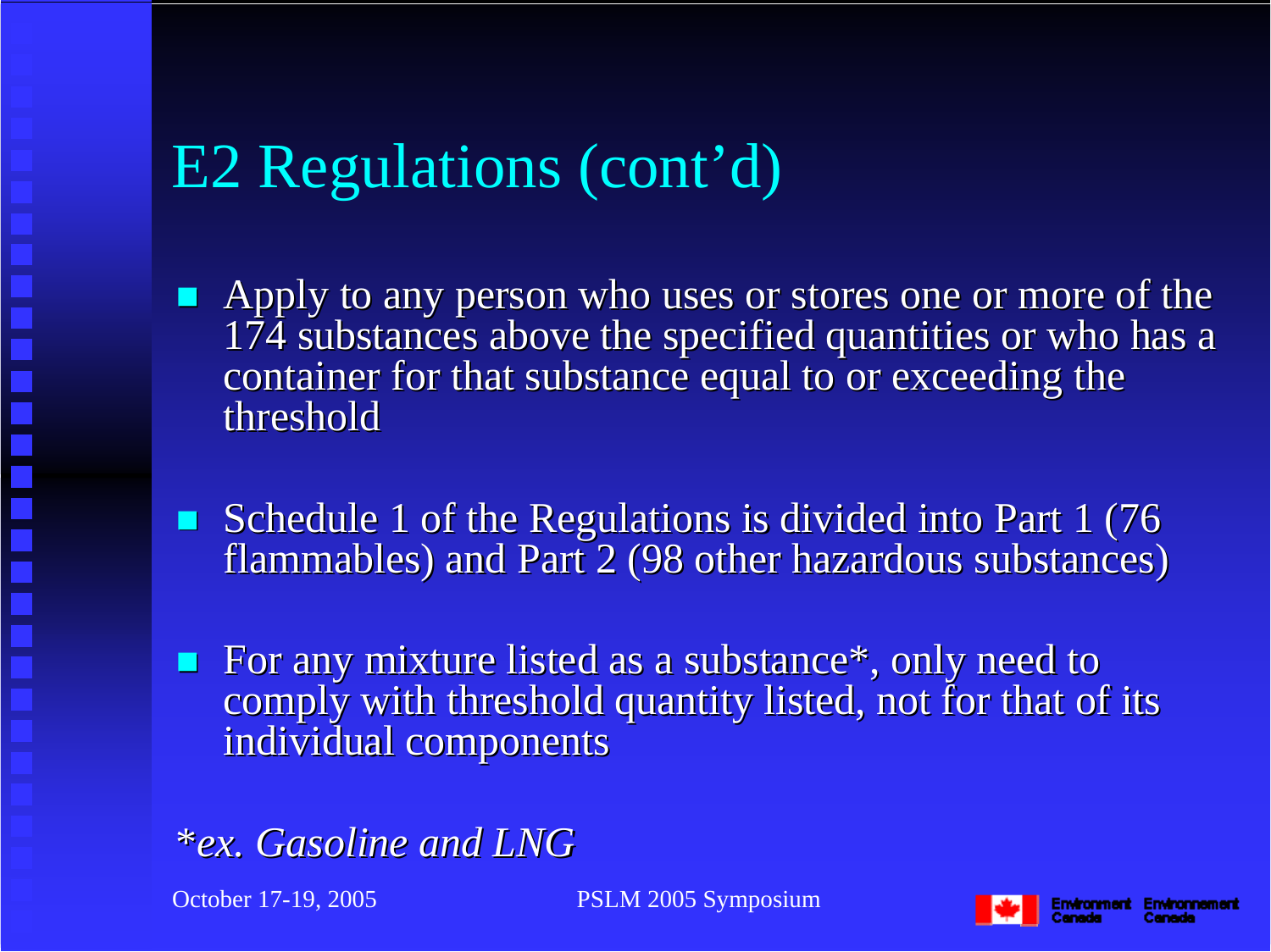### Exceptions

- П Temporary storage of a substance for 72 hours or less in a container not normally located at the place not normally located at the place
- П Quantities of a substance in a container of 30 kg or less
- П Quantities of substance when it is a component of another substance in Schedule 1
- П Quantities of a substance when it is a component of natural gas
- П Quantities of a substance in fuel tank supplying engine of conveyance
- П Quantities of a substance regulated under Quantities of a substance regulated under *Transportation of Transportation of Dangerous Goods Act Dangerous Goods Act*

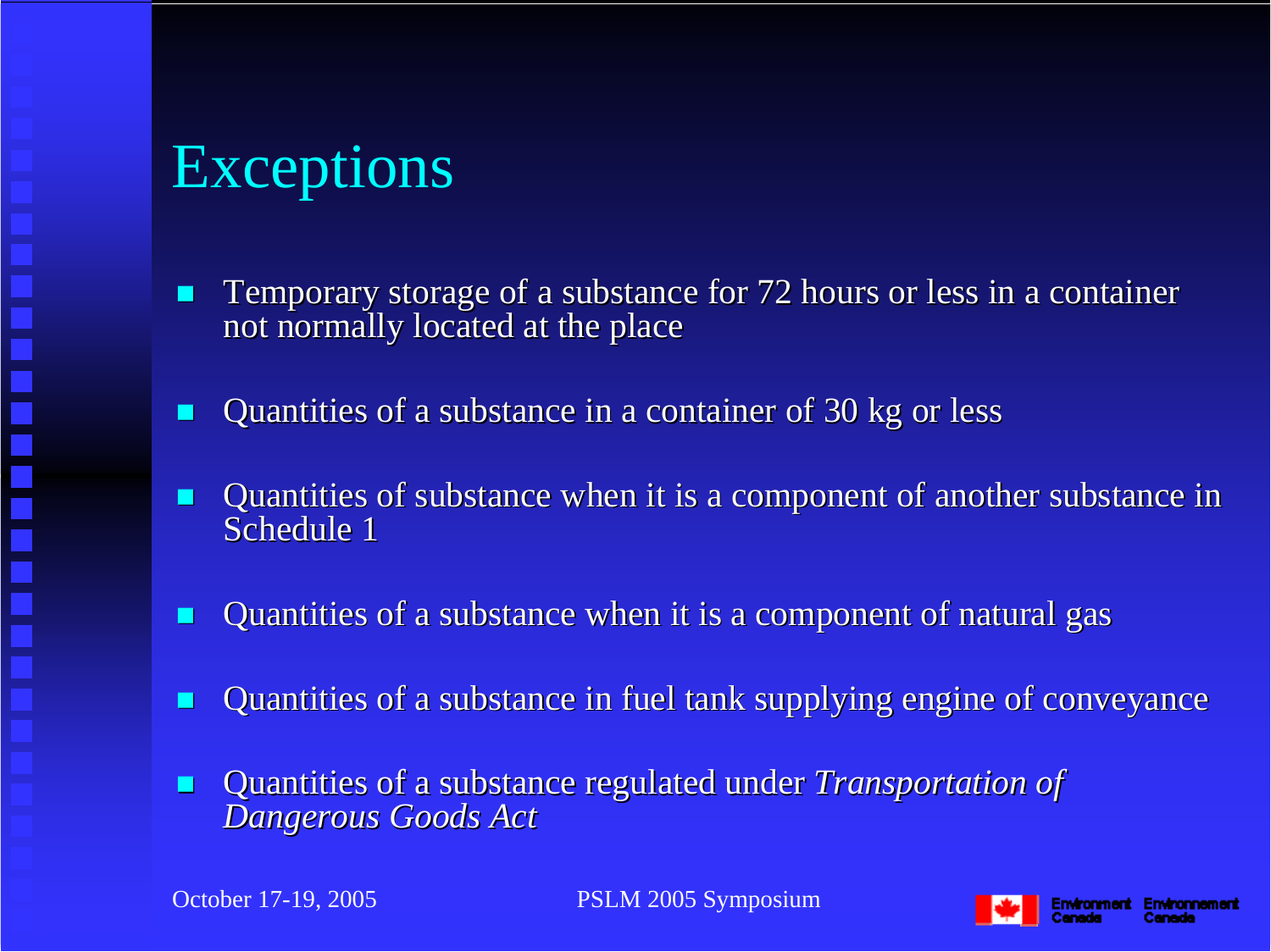# Mixture Exclusions

#### **Flammable Mixtures: Flammable Mixtures:**

 $\blacksquare$  Quantities of a substance in Part 1 of Schedule 1 that is a component of a mixture that has a flash point equal to or greater than  $23^{\circ}C$  or boiling point equal to or greater than 35°  $\rm ^o\!C$ 

#### **Other Hazardous Mixtures:**

 $\blacksquare$  Quantities of a substance in Part 2 of Schedule 1 in a mixture with partial pressure of the substance equal to or less than 10 mmHg

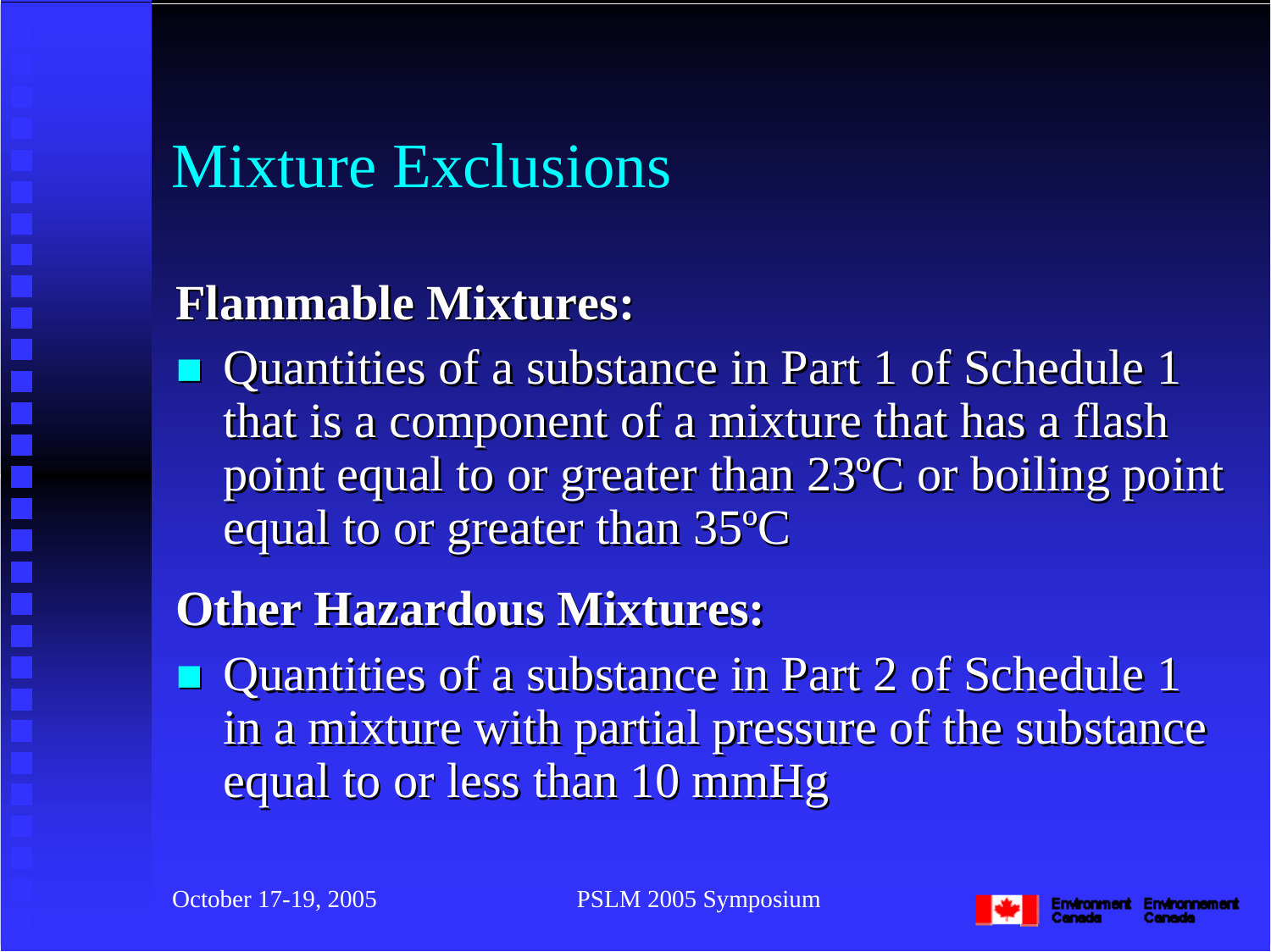# **Obligations**

L. Notice of Identification of Substance and Place required if either:

- $\blacklozenge$  Maximum quantity equals or exceeds threshold; OR
- Largest container capacity equals or exceeds threshold
- П Notices of Plan Preparation and Implementation required if both :
	- $\bullet$  Maximum expected quantity equals or exceeds threshold; *AND*
	- $\blacklozenge$  Largest container capacity equal or exceed the threshold.

 $\blacksquare$ All notices submitted must be accompanied by an authorized official's signature (Schedule 3 <sub>:</sub> – Certification)

*N.B. E2 plans are not submitted to Environment Canada unless requested* 



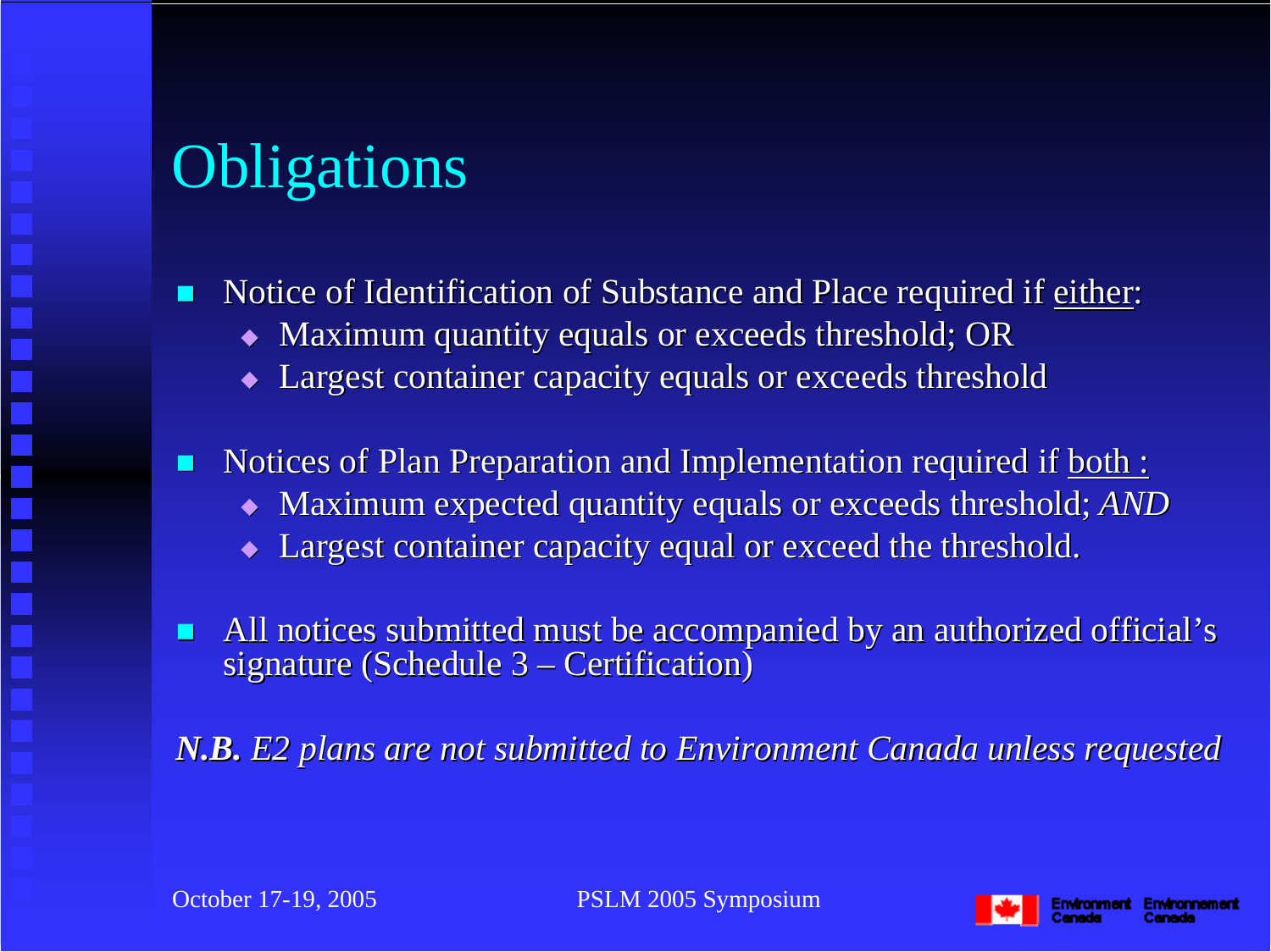#### Timelines

- $\blacksquare$ *Canada Gazette Part 2 : September 10, 2003*
- L. E2 Regulations came into force 90 days after registration: November 18, 2003
- $\blacksquare$  3 Notices required after coming into force: 3 Notices required after coming into force:
	- $\blacktriangleright$  Within 90 days:
	- $\blacktriangleright$  Within 6 months: • Within 1 year: Notice of Plan

Notice of Identification of Substance and Place Notice of Plan Preparation **Implementation and Testing** 

п For new facilities, timelines apply from when criteria first met

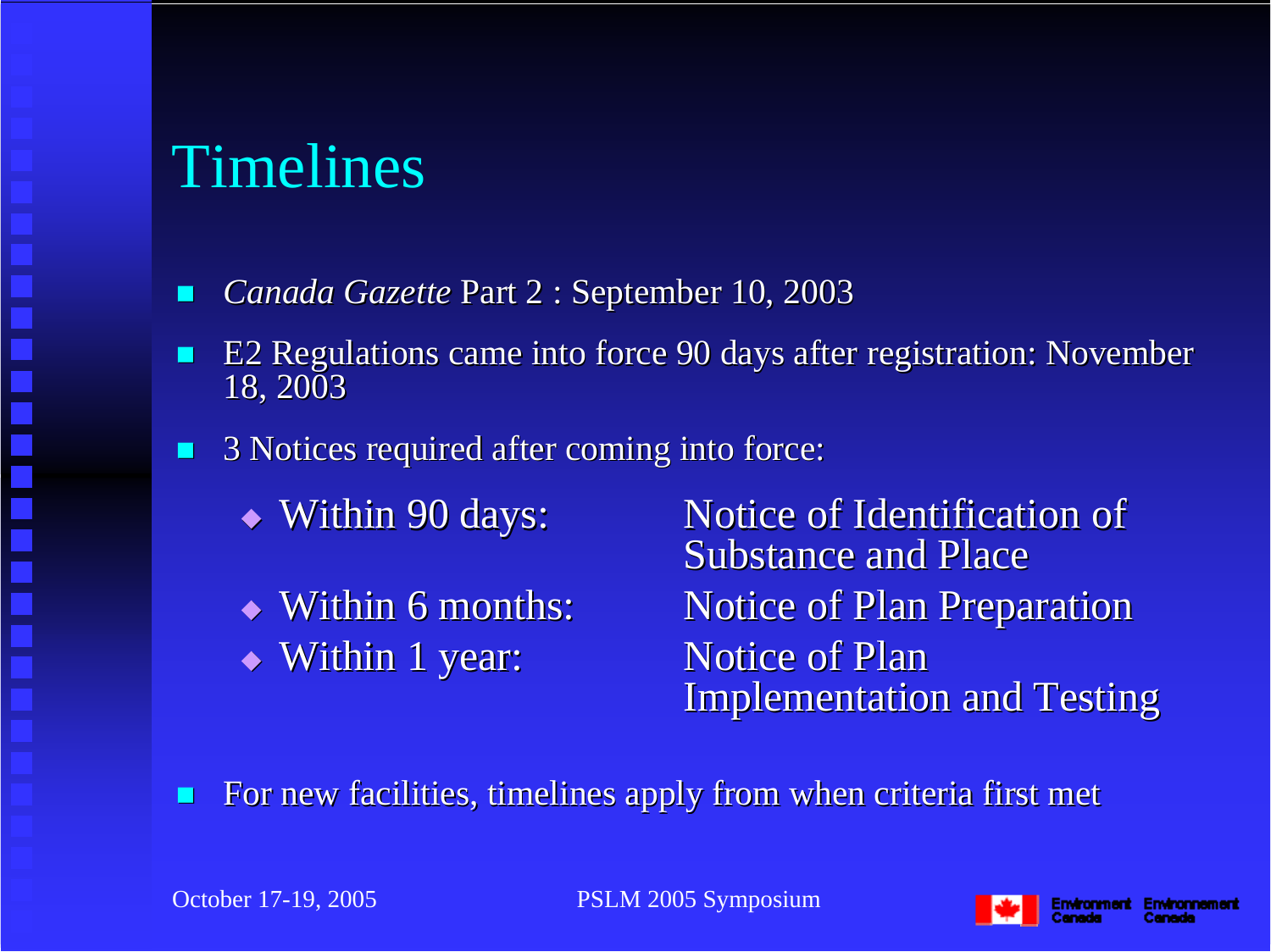#### Access to Information

- $\blacksquare$ Notices can be filed electronically or in hard copy to EC's **Regional Offices**
- $\blacksquare$  No electronic signature at this time (likely by Q4 2005)
- $\blacksquare$  Notices (minus substance  $\&$  quantity information) posted and publicly available at **www.cepae2.ec.gc.ca**
- **EXTERGHT Confidential Business Information and national security** considerations will apply and hence certain information may not be released
- **Access to information by first responders and the public** will be allowed to extent legally permissible

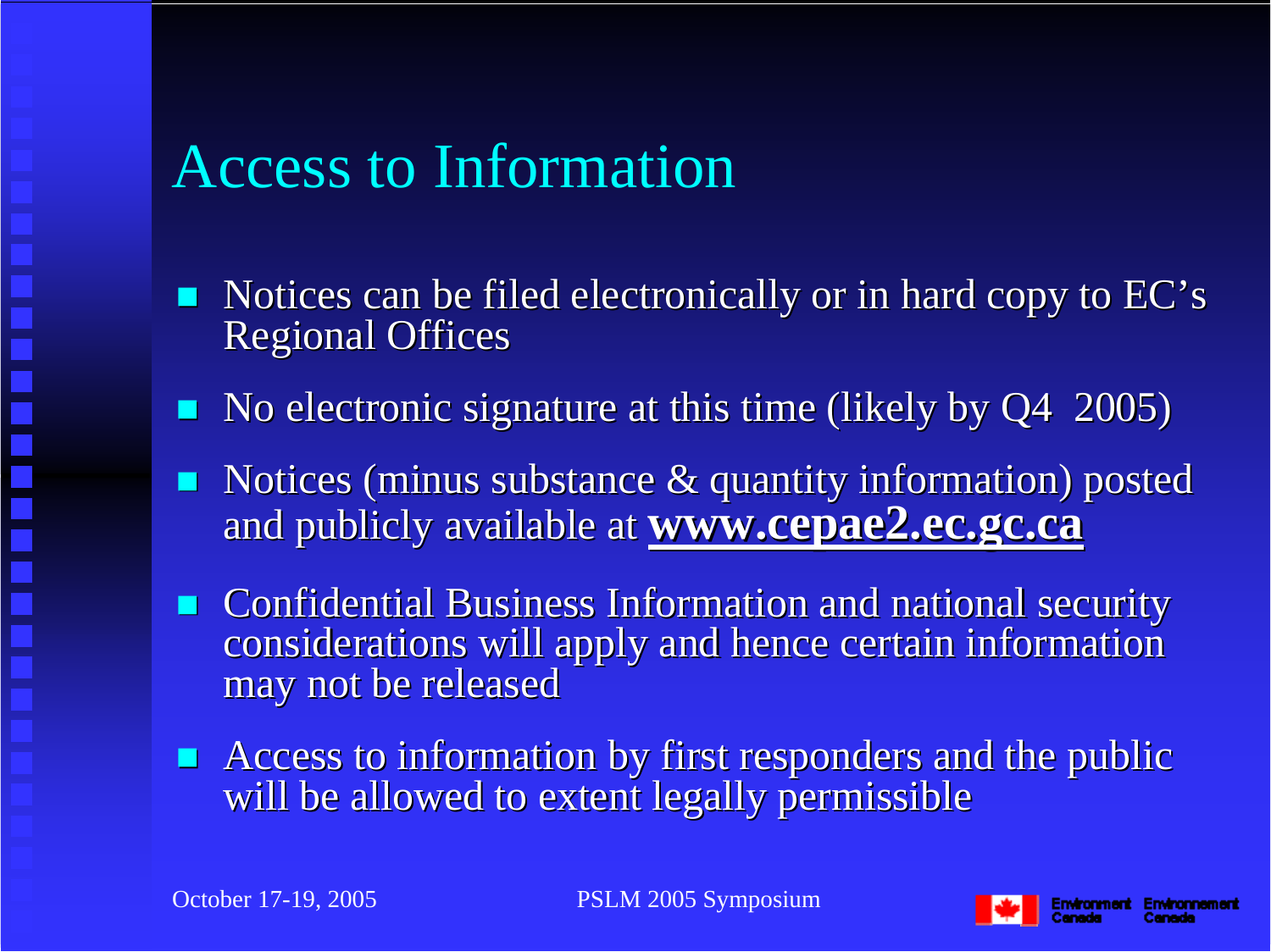#### Content of an E2 Plan

In preparing an E2 plan one must consider the following:

- $\bullet$  properties and characteristics of the substance;
- $\bullet$  maximum expected quantity of the substance at the place at any time during a calendar year;
- $\bullet$  commercial, manufacturing, processing or other activity in relation to which the plan is prepared;
- $\bullet$  characteristics of the place and surrounding area; and
- $\rightarrow$  potential consequences to human health and the environment

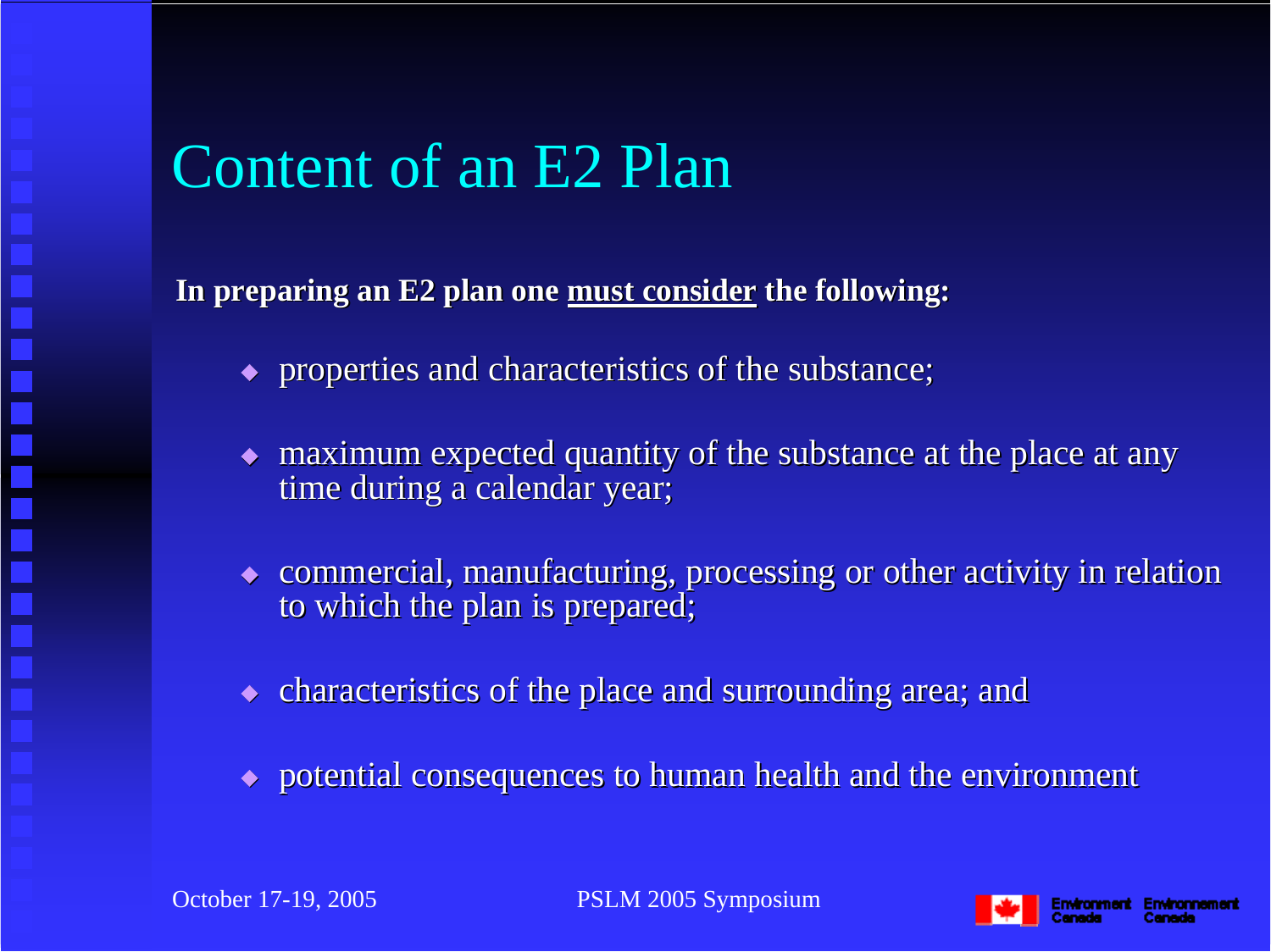#### Content of an E2 Plan

#### An E2 plan must contain the following:

- $\bullet$  description of the factors considered;
- $\bullet$  identification of any probable environmental emergencies expected to occur:
- $\blacklozenge$  Description of measures used to prevent, prepare for, respond to and recover from an  $E2$ ;
- $\blacklozenge$  list of individuals who are to carry out the plan;
- $\bullet$  identification of training required;
- $\blacklozenge$  list of emergency equipment and its location; and
- $\bullet$  identification of measures used to notify the public.

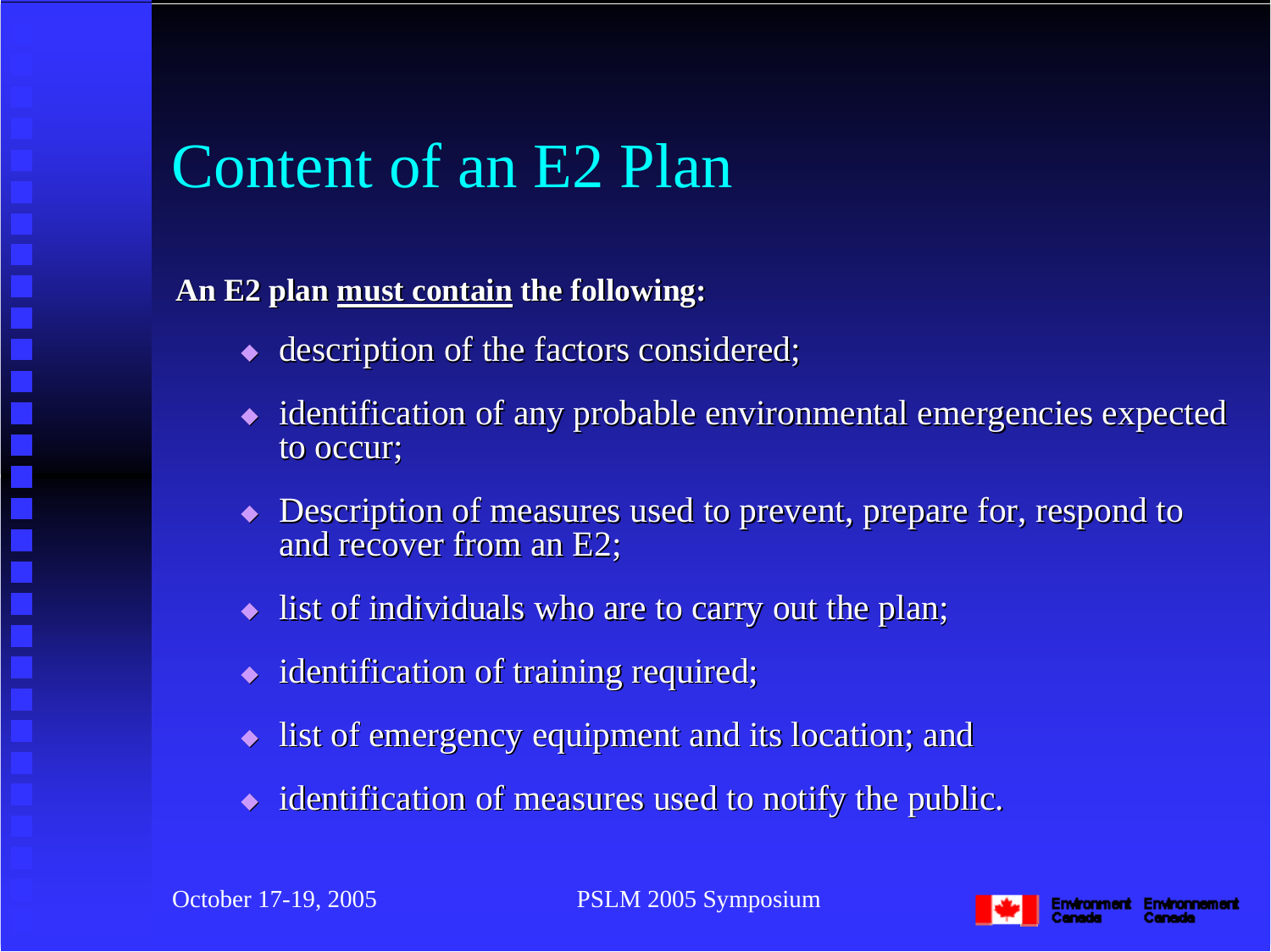#### Existing Plans Accepted

*It is important to note that: It is important to note that:* An E2 plan prepared on a voluntary basis, for another level of government or under another Act of Parliament that meets the requirements of the proposed E2 Regulations are acceptable. proposed E2 Regulations are acceptable.

Those that do not meet all the requirements of the E2 regulations, only need to be modified to do so.

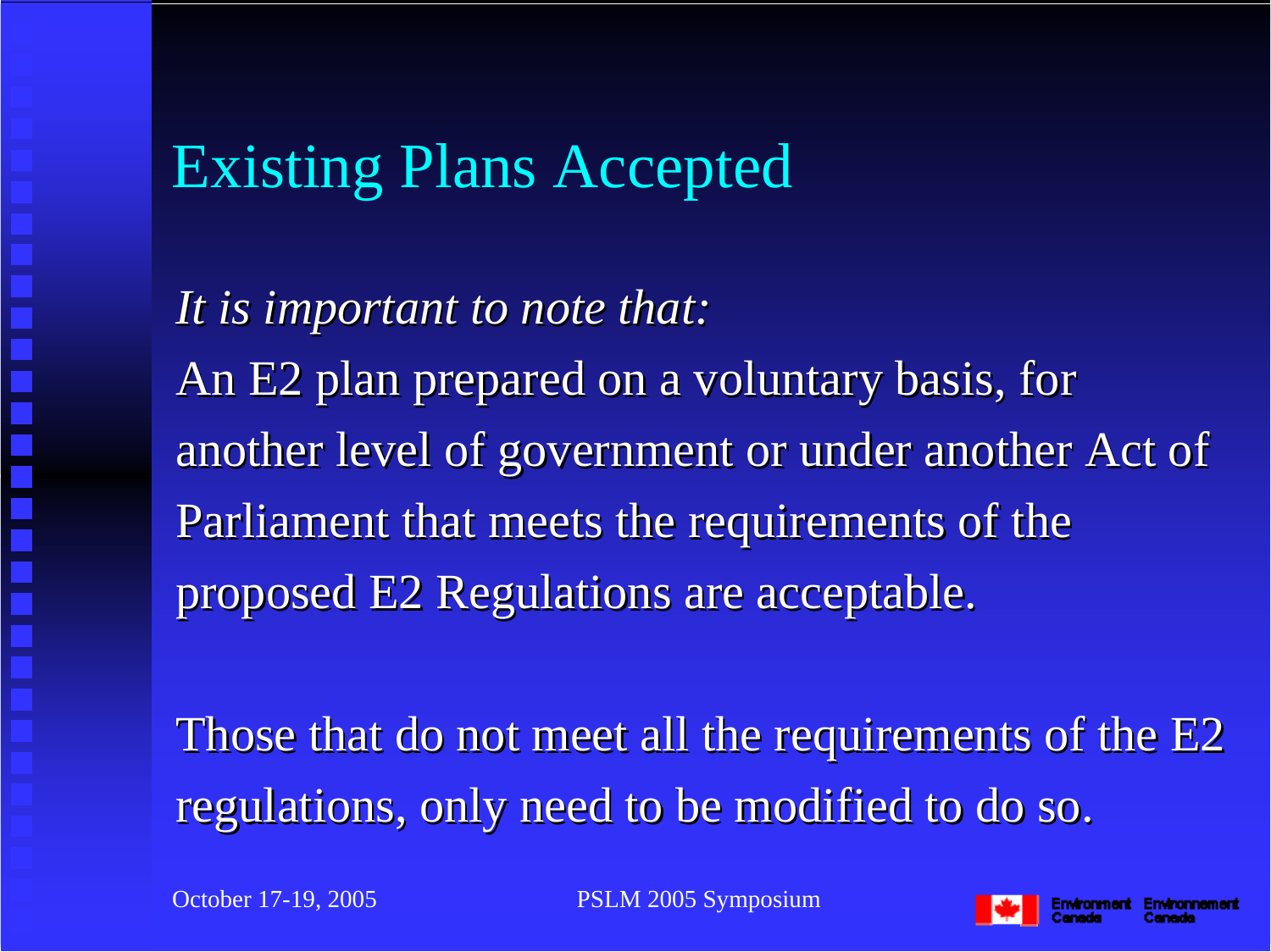# **Other Obligations**

File an amended Notice of Identification within 60 days of any changes in information (under section 1 or 2 of Schedule 2) or increases in max. 1 or 2 of Schedule 2) or increases in max. expected quantity  $> 10\%$ 

 $\blacksquare$ Notify the Minister within 90 days after either the amount or capacity criterion become less than the threshold quantity for 12 consecutive months

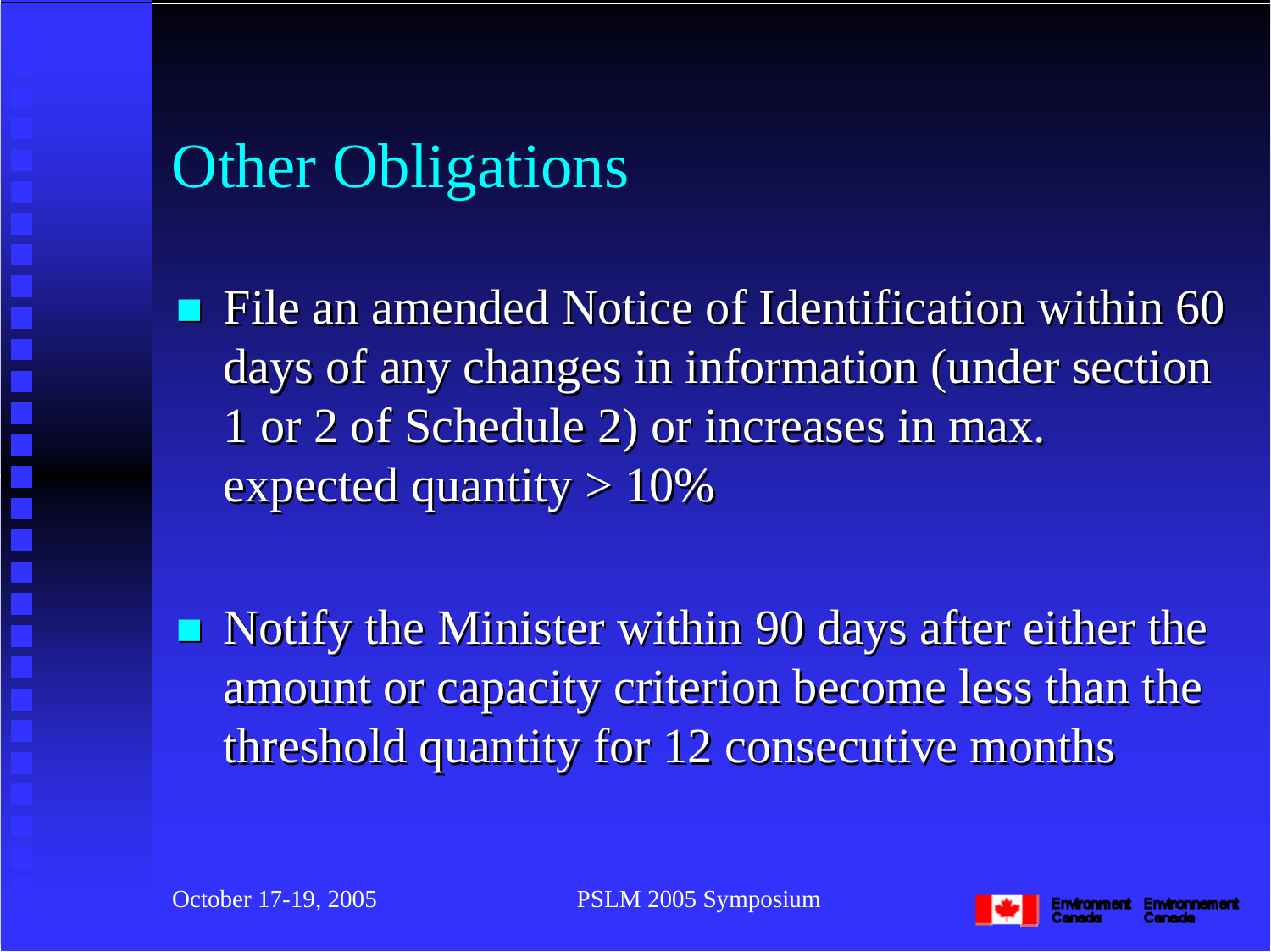# **Other Obligations**

- Annual testing of the E2 plan contents (all relevant components to be tested through multi-year cycle)
- **Documented test results for a minimum of 5 years to be** available for inspection available for inspection
- e<br>S E2 plan must be held at applicable manned facilities and available for inspection
- $\blacksquare$  Even if facilities not required to submit notices under the E2 regulations, all environmental emergencies involving any listed substance must be reported and the appropriate person notified.

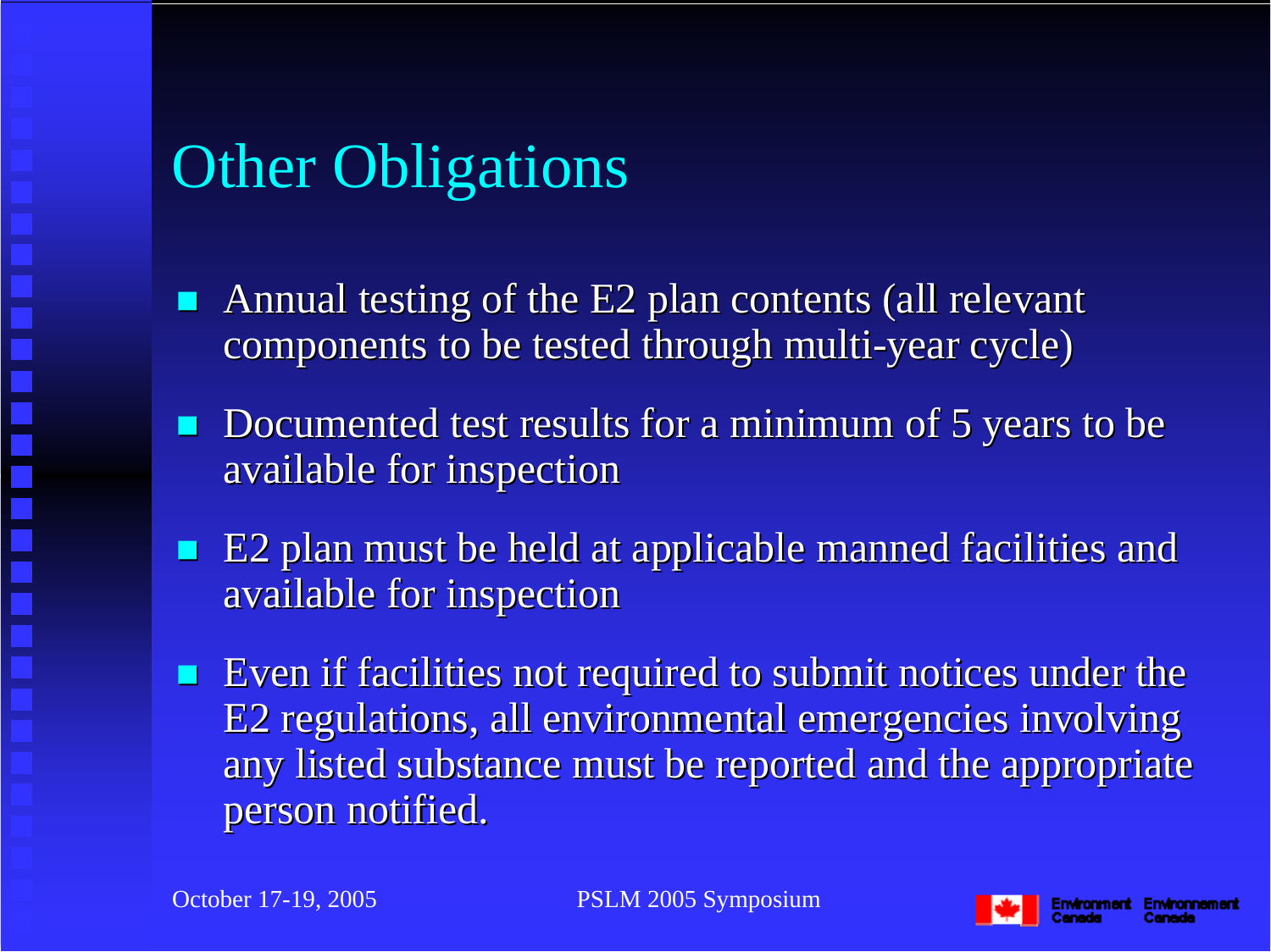### Spill Notification & Reporting - Duty to Notify, Report and Mitigate

- S201 applies once a substance is listed under s200 general provision general provision
- **Applies when an "environmental emergency" occurs**  $(s193)$  for any listed substance that impacts human health or the environment (s194)
- **Applies to anyone who owns or has charge, management** or control of said substance
- $\blacksquare$  Use of existing provincial reporting thresholds or those specified under the Transportation of Dangerous Goods Act (see Appendix 6 of E2 Implementation Guidelines)

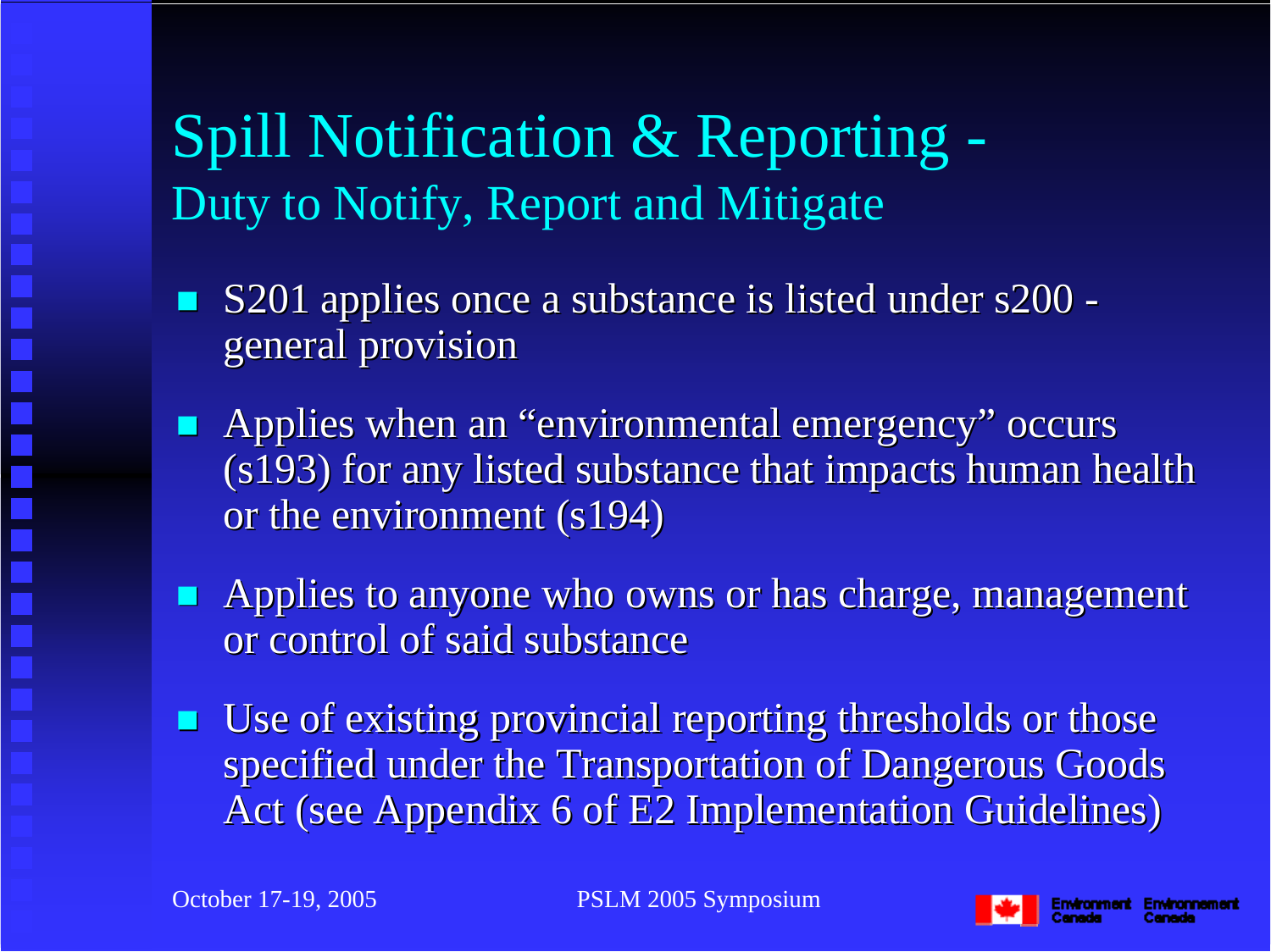## Compliance & Enforcement

- Compliance promotion activities underway Compliance promotion activities underway
- Both a 3-year Compliance Strategy and annual ComPro Plan have been prepared
- **Range of opportunities available to raise awareness and Range of opportunities available to raise awareness and** inform regulatees of requirements
- Regulations now part of  $EC$ 's annual inspection plans as of FY 2005-06
- $\blacksquare$ Various penalties for violations outlined in Enforcement Plan for regulation
- **On-going evaluation process**

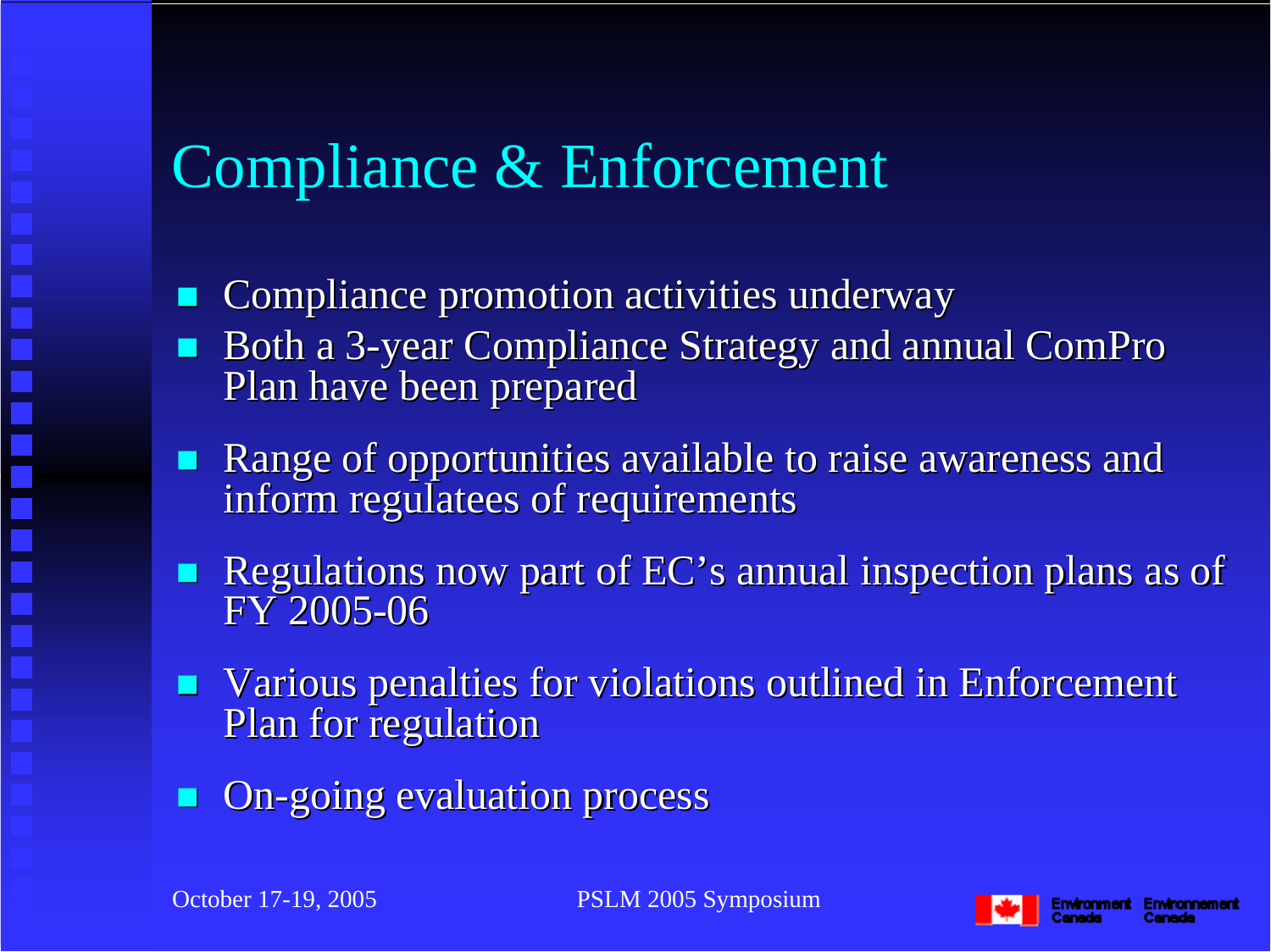#### Proposed Amendments

 $\blacksquare$ Process began on July 11, 2005  $\blacksquare$  CEPA toxics evaluated  $\blacksquare$ **Styrene and Ammonium Nitrate Some wording to be corrected Some obligations to be clarified** e<br>S Removal of potential duplication **Risk Evaluation Framework (REF) revised** 

e<br>S **Expected to be in force by mid-2006** 

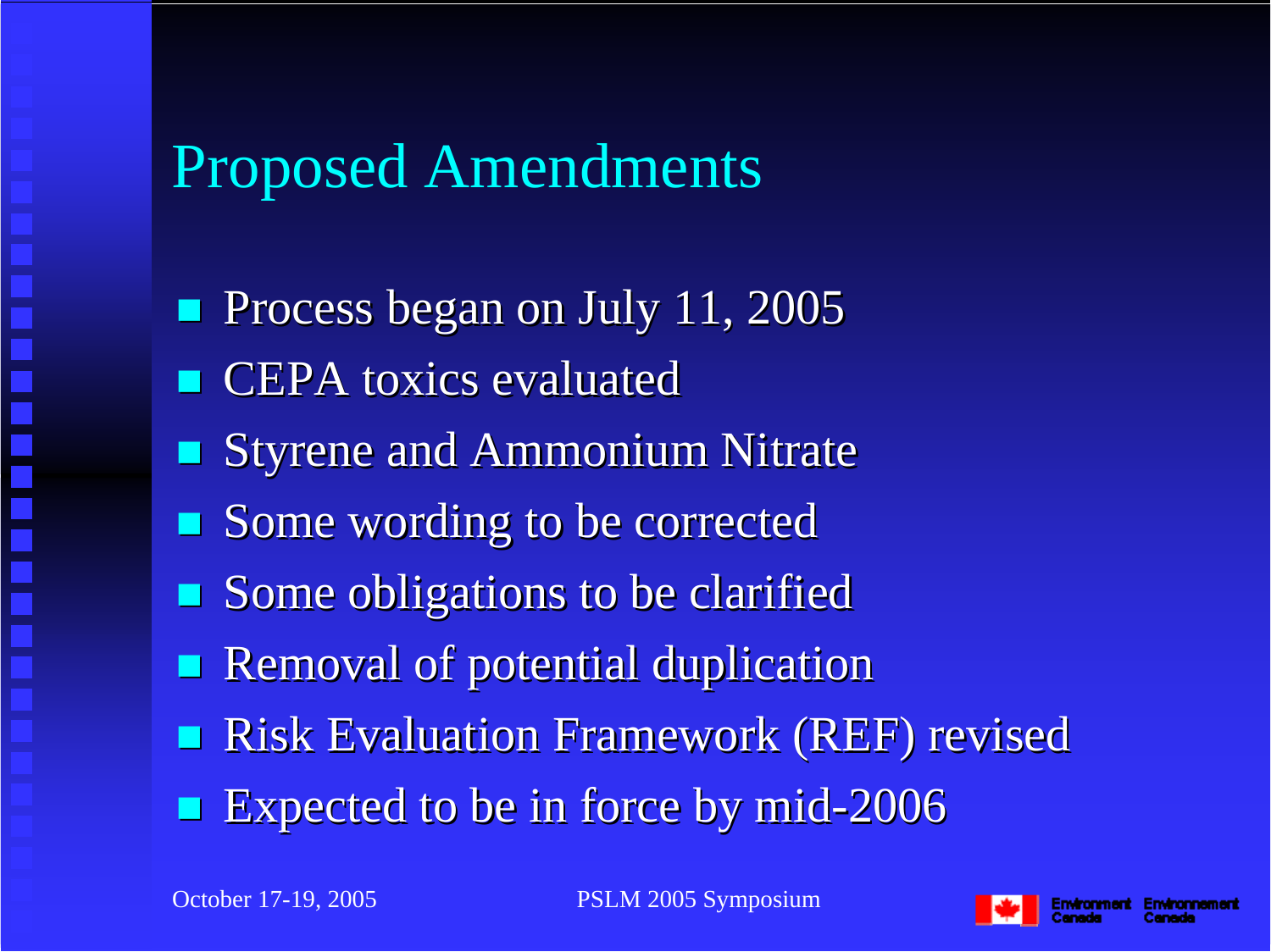# In Conclusion

- $\blacksquare$  The E2 regulations should provide enhanced chemical safety
- Greater public awareness of risks and measures to combat such risks within their communities
- $\blacksquare$  First responders such as police and fire fighters will have access to critical information to the extent legally permissible.

**For additional information visit: https://cepae2 https://cepae2 -lcpeue.ec.gc.ca/index\_en.cfm lcpeue.ec.gc.ca/index\_en.cfm**